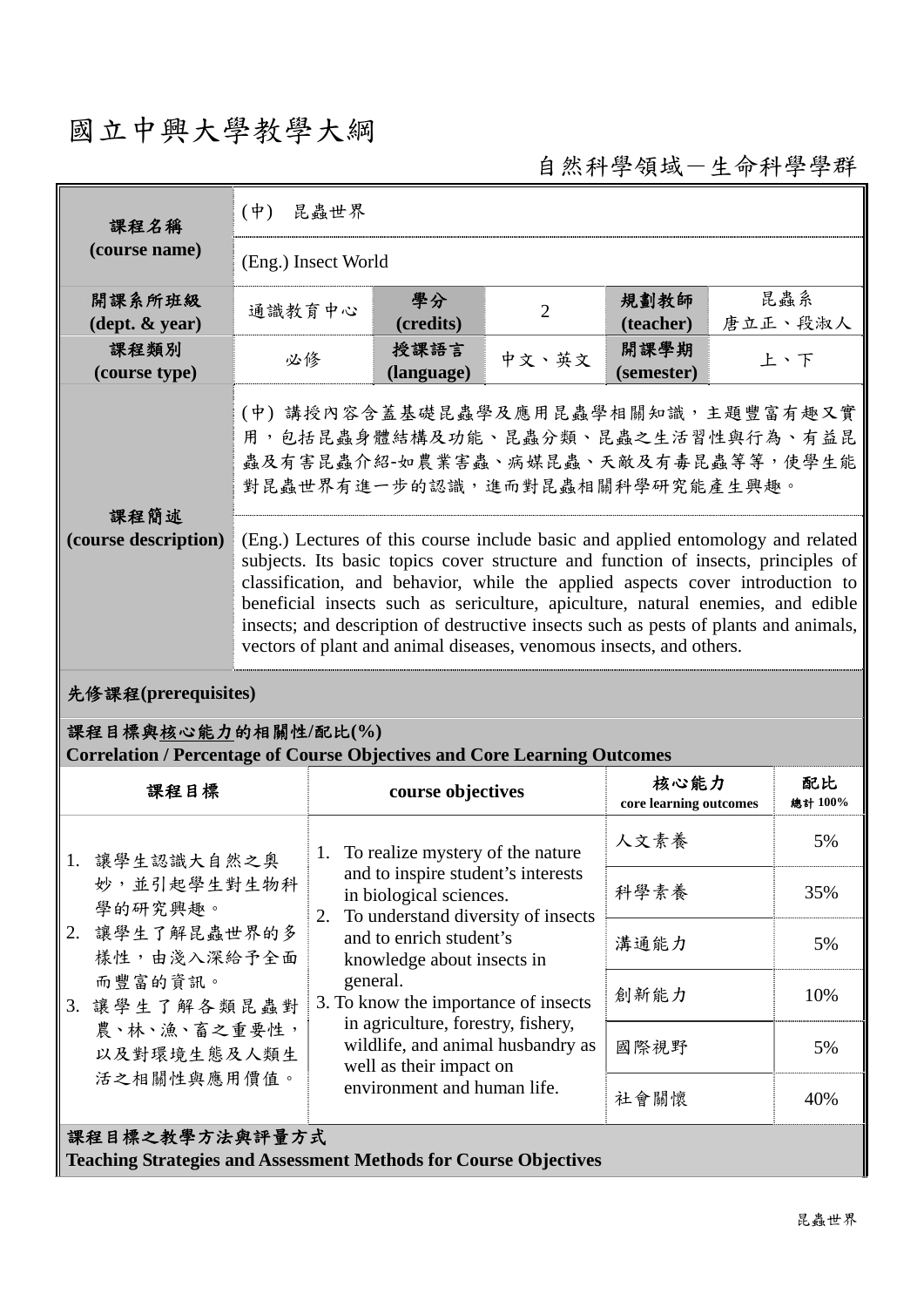| 課程目標 | 教學方法 | 評量方式                       |
|------|------|----------------------------|
| 同上段  | 講授   | 期中考試 (50%)。<br>期末考試 (50%)。 |

### 授課內容(單元名稱與內容、習作**/**考試進度、備註) **(course content and homework/tests schedule)**

| 週次             | 授<br>課<br>大<br>綱      | 教師姓名 |
|----------------|-----------------------|------|
| $\mathbf{1}$   | 何謂昆蟲及昆蟲學的研究領域         | 段淑人  |
| 2              | 昆蟲的外部形態及身體結構          | 段淑人  |
| 3              | 昆蟲的內部器官及其功能           | 段淑人  |
| $\overline{4}$ | 土棲昆蟲種類與生活習性           | 段淑人  |
| 5 <sup>5</sup> | 水生昆蟲種類與生活習性           | 段淑人  |
| 6              | 社會型昆蟲的生物特性與生態         | 段淑人  |
| $\tau$         | 農業害蟲-直接為害農作物的昆蟲種類簡介   | 段淑人  |
| 8              | 農業害蟲-媒介病害的昆蟲種類及傳播特性簡介 | 段淑人  |
| 9              | 期中考                   | 段淑人  |
| 10             | 醫學昆蟲-傳播人類疾病的昆蟲介紹      | 唐立正  |
| 11             | 醫學昆蟲-寄生人、畜的昆蟲種類介紹     | 唐立正  |
| 12             | 藥用昆蟲的種類及功用            | 唐立正  |
| 13             | 飼料用昆蟲的種類及用途           | 唐立正  |
| 14             | 可食用的昆蟲種類介紹            | 唐立正  |
| 15             | 有毒的昆蟲種類及引發的中毒現象       | 唐立正  |
| 16             | 寵物型昆蟲的種類與飼養方法         | 唐立正  |
| 17             | 昆蟲的情愛世界與繁殖方式          | 唐立正  |
| 18             | 保育類昆蟲種類與生活習性介紹        | 唐立正  |
| 19             | 期末考                   | 唐立正  |

## 教科書**&**參考書目(書名、作者、書局、代理商、說明)

#### **(textbook & other references)**

- 1. 石達愷(著)、蔣中柱(譯)。1991。台灣社會性昆蟲。國立自然科學博物館。
- 2. 朱耀沂。2006。情色昆蟲記。商周出版。
- 3. 朱耀沂。2004。昆蟲聊天室。玉山社。
- 4. 李淳陽。1981。昆蟲世界奇觀。白雲文化事業公司。
- 5. 貢榖紳。1998。昆蟲學。國立中興大學農學院從書第二號。